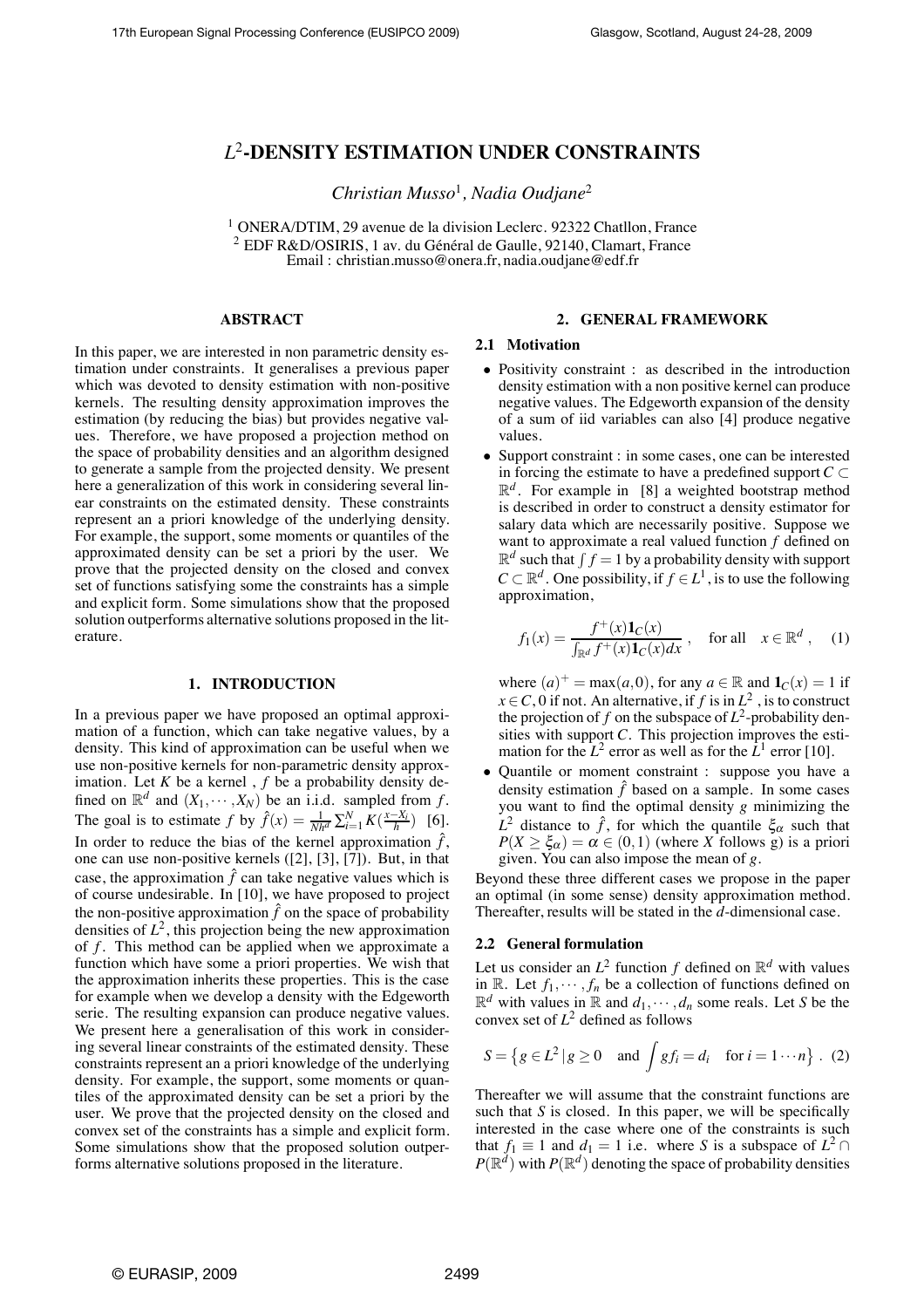defined on  $\mathbb{R}^d$ . The aim of this paper is to provide in most cases a simple expression for the projection *g*<sup>∗</sup> of *f* on the closed convex set *S*:

$$
g^* = \underset{g \in S}{\text{arg min}} \int |f - g|^2 \ . \tag{3}
$$

#### **3. CHARACTERIZATION OF THE SOLUTION**

In this section, we are interested in characterizing the general form of the projection (3). In the first subsection, we consider the projection as the solution of an optimization problem with linear constraints and a positivity constraint. The Lagrange method provides the solution which is of the form  $g^* = (f - \sum_{i=1}^n \alpha_i^* f_i)^+$ , in the special case where the constraint functions  $f_i$  belong to  $L^2$ . Unfortunately, this approach is not valid if we are interested in probability densities since the "probability density constraint" will involve the constraint function  $f_1 \equiv 1$  which is not in  $L^2$ , except in the special case where we impose the density to have a compact support. To overcome that difficulty, we consider in the second subsection the same optimization problem with constraint functions *fi* that do not necessarily belong to  $L^2$ . We show that the projection on *S* has the same form as before as soon as there exist coefficients  $\alpha_i^*$  such that  $\int (f - \sum_{i=1}^n \alpha_i^* f_i)^+ f_i = d_i$  for  $i = 1, \dots, n$ . The last subsection considers the special case of two contraints with contraints functions  $f_1 \equiv 1$ ,  $f_2 \ge 0$  not necessarily in  $L^2$  and gives the conditions on  $(d_1, d_2)$  under which there exists coefficients  $\alpha_i^*$  such that  $\int (f - \sum_{i=1}^n \alpha_i^* f_i)^+ f_i = d_i$  for  $i = 1, 2$ and therefore under which the solution can be expressed as  $g^* = (f - \alpha_1^* f_1 - \alpha_2^* f_2)^+$ . Hence, the functional optimization problem reduces to determine the real valued coefficients  $\alpha_i^*$ .

# **3.1 The case of** *L*<sup>2</sup> **constraints**

The projection problem (3) can be viewed as an optimization problem with several linear constraints and a positivity contraint. The following proposition gives the expression of the projection *g*<sup>∗</sup> of *f* on *S* using Lagrange approach.

**Proposition 3.1.** *Let*  $f \in L^2(\mathbb{R}^d, \mathbb{R})$ *, consider the following optimization problem:*

$$
\min_{g \ge 0} \int_{\mathbb{R}} |f - g|^2 \ \text{with} \ \int g f_i = d_i \ \text{for} \ \ i = 1, ..., n \ , \qquad (4)
$$

*where*  $(f_1, \dots, f_n)$  *are linearly independent functions in*  $L^2(\mathbb{R}^d, \mathbb{R})$ *, then there exists*  $(\alpha_1^*, \cdots, \alpha_n^*) \in \mathbb{R}^n$  *such that the solution of (4)*

$$
g^* = (f - \sum_{i=1}^n \alpha_i^* f_i)^+ \tag{5}
$$

PROOF The Lagrangian of (4) is :

$$
E = \frac{1}{2} ||f - g||^2 - \sum_{i=1}^{n} \lambda_i (d_i - \langle f_i, g \rangle) - \mu g , \qquad (6)
$$

where  $\langle f_i, g \rangle = \int f_i g$  is the usual scalar product in  $L^2$  and  $\mu$ a function on  $\mathbb{R}^d$ . With the assumption that the functions  $f_i$  belong to  $L^2$ , the theory states [5] that (4) has a unique solution *g*<sup>∗</sup> given by the necessarily and sufficient following conditions :

$$
\begin{cases}\n g^* - f - \sum_{i=1}^n \lambda_i f_i - \mu = 0 \\
 \mu g^* = 0 \\
 \mu \ge 0 \\
 g^* \ge 0\n\end{cases}
$$
\n(7)

where  $\mu$  is a function. Let us introduce the set  $A =$  ${x | g^*(x) > 0}$ . The second equation of (7) implies  $\mu = 0$  on *A*. Then, using the first equation of (7) implies the following equality on the subspace *A*

$$
g^* \mathbf{1}_A = (f + \sum_{i=1}^n \lambda_i f_i) \mathbf{1}_A = (f + \sum_{i=1}^n \lambda_i f_i)^+ \mathbf{1}_A.
$$

Since  $g^* \geq 0$  on  $\mathbb{R}^d$  then  $g^* \equiv 0$  outside of *A*. On the other hand, the first equation of (7) yields that on the complement of  $\overline{A}$ , denoted  $\overline{A}$  the following inequality holds

$$
(f+\sum_{i=1}^n \lambda_i f_i)\mathbf{1}_{\bar{A}}=-\mu\mathbf{1}_{\bar{A}}\leq 0.
$$

Hence

$$
g^* \mathbf{1}_{\bar{A}} = 0 = (f + \sum_{i=1}^n \lambda_i f_i)^+ \mathbf{1}_{\bar{A}}.
$$

This finally yields the following equality valid on the whole space  $\mathbb{R}^d$ ,

$$
g^* = (f + \sum_{i=1}^n \lambda_i f_i)^+ \; .
$$

Then we end the proof by setting  $\alpha_i = -\lambda_i$  for  $i = 1, \dots, n$ .

#### **3.2 The general case**

Proposition 3.1 gives the form of the solution of the problem (3) when the constraint functions  $f_1, \dots, f_n$  are in  $L^2$  without any other conditions. To be able to take into account the "probability density constraint" corresponding to  $f_1 \equiv 1$ and  $d_1 = 1$  we would like to relax the assumption that the constraint functions  $f_1, \dots, f_n$  belong to  $L^2$ . The following proposition achieves this goal.

**Proposition 3.2.** Let  $f$  be a function defined on  $\mathbb{R}^d$  with val $u$ es in  $\mathbb R$ *, such that*  $\int_{\mathbb R^d} \left| f(x) \right|^2 dx < \infty$  *, and S be the closed convex set defined in (2). Assume that there exists reals*  $(\alpha_1^*, \cdots, \alpha_n^*)$  *such that for*  $i = 1, \cdots, n$ 

$$
\int (f - \sum_{i=1}^{n} \alpha_i^* f_i)^+ f_i = d_i . \tag{8}
$$

*Then the projection*  $g^*$  *of f on the subspace S of L*<sup>2</sup>*probability densities satisfying the linear constraints (2), is determined by*

$$
g^* = (f - \sum_{i=1}^n \alpha_i^* f_i)^+ = \underset{g \in S}{\text{arg min}} \int |f - g|^2.
$$
 (9)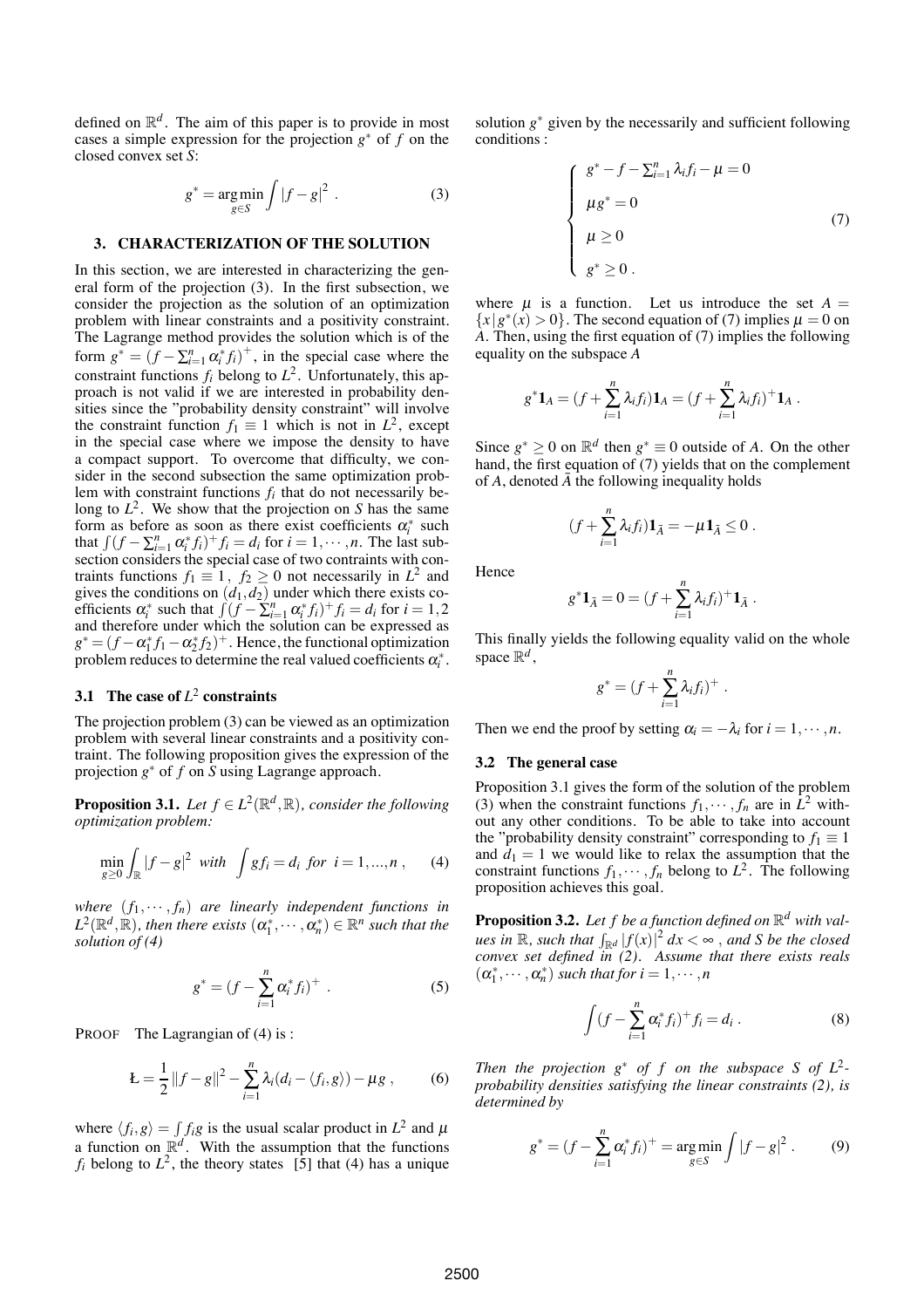PROOF The proof is based on the characterization of the projection *X*<sup>∗</sup> of a point *Y* on a closed convex set *S* in a Hilbert space [9].  $X^*$  is the projection of *Y* on *S* if and only if

$$
\langle Y - X^*, X - X^* \rangle \le 0 \quad \text{ for all} \quad X \in S \ .
$$

In our case, *S* is the subspace of  $L^2$ -probability densities with linear constraints (2). It is sufficient to prove that,

$$
\Delta = \int [f - (f - \sum_{i=1}^{n} \alpha_i^* f_i)^+] \left[ g - (f - \sum_{i=1}^{n} \alpha_i^* f_i)^+ \right] \tag{10}
$$

is negative for any probability density  $g \in S$ , where  $\alpha_1^*, \dots, \alpha_n^*$  are defined in (8). Let us introduce the subsets of  $\mathbb{R}^d$ ,

$$
A^* = \{x \mid f(x) \geq \sum_{i=1}^n \alpha_i^* f_i(x) \} \text{ and } \bar{A}^* = \{x \mid f(x) < \sum_{i=1}^n \alpha_i^* f_i(x) \}.
$$

Splitting expression (10) of  $\Delta$  into two terms yields

$$
\Delta = \int_{A^*} [f - f + \sum_{i=1}^n \alpha_i^* f_i] [g - f + \sum_{i=1}^n \alpha_i^* f_i] + \int_{A^*} f g
$$
  
\n
$$
= \sum_{i=1}^n \alpha_i^* \left[ \int_{A^*} g f_i - \int (f - \sum_{i=1}^n \alpha_i^* f_i)^+ f_i \right] + \int_{A^*} f g
$$
  
\n
$$
= \sum_{i=1}^n \alpha_i^* \left[ \int_{A^*} g f_i - d_i \right] + \int_{A^*} f g
$$
  
\n
$$
= - \sum_{i=1}^n \alpha_i^* \int_{A^*} g + \int_{A^*} f g = \int_{A^*} g (f - \sum_{i=1}^n \alpha_i^* f_i)
$$

This quantity is non-positive since  $g \in S$  is a positive function, which ends the proof.

#### **3.3 Existence of positive part like solution with two linear constraints**

In general, it can be difficult to check whether the existence condition (8) is satisfied or not. The following proposition gives a necessary and sufficient condition under which condition (8) is satisfied in the case of two linear constraints : one constraint corresponding to the density constraint ( $f_1 \equiv 1$ ,  $d_1 = 1$ ) and one general constraint with a non-negative function  $f_2$ . For simplicity, thereafter the general notation  $f_1$  is kept, although  $f_1 \equiv 1$ . Moreover, only the case where  $\alpha_i^*$  are positive is considered.

**Proposition 3.3.** *Let f be a bounded function in*  $L^2(\mathbb{R}^d)$ *, consider the following constrained optimization problem:*

$$
\min_{g \ge 0} \int |f - g|^2 \ \text{with} \ \int g f_i = d_i \ \text{for} \ i = 1, 2 \ , \tag{11}
$$

*with f*<sup>2</sup> *a non-negative measurable function not necessarily lying in L*<sup>2</sup> *and*  $f_1 \equiv 1$ *. Assume that the following condition is verified:*

$$
\begin{cases}\n0 \le d_1 \le \int f^+ f_1 < \infty, \\
0 \le d_2 \le \int f^+ f_2 < \infty.\n\end{cases} \tag{12}
$$

*Then the solution of (11) has the following form*

$$
g^* = (f - \alpha_1^* f_1 - \alpha_2^* f_2)^+, \qquad (13)
$$

*where*  $\alpha_i^*$  *are positive scalars (not necessarily unique) such that*

$$
\int g^* f_i = d_i \quad \text{for } i = 1, 2 ,
$$
 (14)

*if and only if* (*d*1,*d*2) *verify one of the following conditions:* • *Case 1* :  $\int$  $f_2=0$  $f^+f_1 \leq d_1$ . The condition on  $d_2$  is,

$$
\int (f - \bar{\alpha}_2 f_2)^+ f_2 \le d_2 \le \int (f - \bar{\alpha}_1 f_1)^+ f_2 \ . \tag{15}
$$

*where*  $(\bar{\alpha}_1, \bar{\alpha}_2)$  *are the non-negative solutions of* 

$$
\begin{cases}\n\int (f - \bar{\alpha}_1 f_1)^+ f_1 = d_1 \\
\int (f - \bar{\alpha}_2 f_2)^+ f_1 = d_1\n\end{cases}
$$
\n(16)

*In that case*  $\alpha_1^* \in [0, \bar{\alpha}_1]$  *and*  $\alpha_2^* \in [0, \bar{\alpha}_2]$ *.* 

• *Case* 2: <u>J</u>  $f_2=0$  $f^+f_1 > d_1$ . The condition on  $d_2$  is,

$$
0 \le d_2 \le \int \left(f - \bar{\alpha}_1 f_1\right)^+ f_2 \,. \tag{17}
$$

*where*  $\bar{\alpha}_1$  *and*  $\bar{\bar{\alpha}}_1$  *are the non-negative solution of* 

$$
\begin{cases}\n\int (f - \bar{\alpha}_1 f_1)^+ f_1 = d_1 \\
\int_{f_2 = 0} (f - \bar{\bar{\alpha}}_1)^+ = d_1 .\n\end{cases}
$$
\n(18)

*In that case* 
$$
\alpha_1^* \in [\overline{\alpha}_1, \overline{\alpha}_1]
$$
 *and*  $\alpha_2^* \in [0, \infty)$ .

PROOF By Proposition 3.2, it is sufficient to proof the existence of  $\alpha_1^*$  and  $\alpha_2^*$  satisfying (14). Thereafter we use the following technical result (the proof is left to the reader): let  $f \in L^2(\mathbb{R}^d)$  a bounded function with  $f_2$  a non negative function and  $\alpha_2 \ge 0$  then,  $k(\alpha_2) = \int (f - \alpha_2 f_2)^+$  is a nonincreasing continuous function varying from  $\dot{k}(0) = \int f^+$  to  $k(+\infty) =$  $x/f_2(x)=0$  $f^+$  .

Let us introduce the following non-negative function, defined on  $\mathbb{R}^+ \times \mathbb{R}^+$ ,

$$
H(\alpha_1,\alpha_2)=\int (f-\alpha_1f_1-\alpha_2f_2)^+f_1.
$$
 (19)

 $f_1$  and  $f_2$  being non-negative functions, the maximum value of  $H(\alpha_1, \alpha_2)$  on  $\mathbb{R}^+ \times \mathbb{R}^+$  is  $\int f^+ f_1$  and is obtained for  $(\alpha_1, \alpha_2) = (0,0)$ . Now, let us consider the following equation,

$$
H(\alpha_1, \alpha_2) = d_1. \tag{20}
$$

The function  $\alpha_2 \mapsto H(0, \alpha_2) = \int (f - \alpha_2 f_2)^+ f_1$  decreases continuously as  $\alpha_2$  increases, from  $H(0,0) = \int f^+ f_1$  to  $H(0, \infty) = \int f^{+} \bar{f}_{1}$ . Now, let us consider the two follow $f_2=0$ ing cases,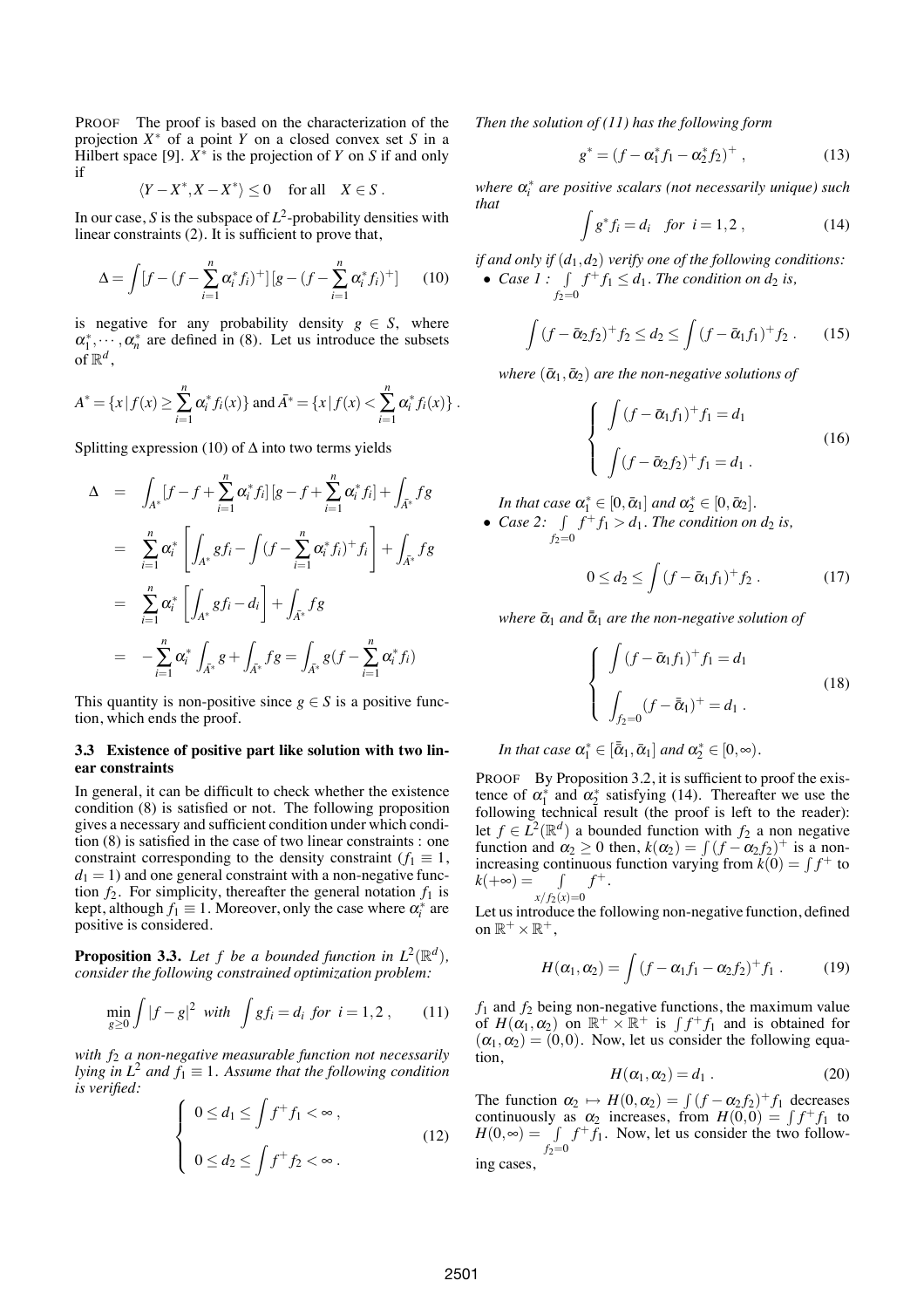• Case  $1 : \mathcal{I}$  $f_2=0$  $f^+ f_1 \leq d_1$ . From (12) we deduce that  $H(0,0) \ge d_1$  while  $H(0,\infty) \le d_1$ . Therefore it exists  $\bar{\alpha}_2$ such that  $H(0, \bar{\alpha}_2) = d_1$ . For a given  $\alpha_2 \in \mathbb{R}^+$ , there is a solution  $\alpha_1 = \alpha_1(\alpha_2)$  of equation (20) iff  $\alpha_2 \le \overline{\alpha_2}$ .

Indeed, if  $\alpha_2 \leq \bar{\alpha}_2$ ,  $\alpha_1 \mapsto H(\alpha_1, \alpha_2)$  decreases from  $H(0, \alpha_2) \ge d_1$  to  $H(\infty, \alpha_2) = 0$  (recall that  $f_1 \equiv 1$  and that *f* is bounded). Hence, for any  $\alpha_2 \in [0, \bar{\alpha}_2]$ , there exists  $\alpha_1(\alpha_2) \in [0, \bar{\alpha}_1]$  such that

$$
H(\alpha_1(\alpha_2),\alpha_2)=d_1,
$$
 (21)

where  $\bar{\alpha}_1$  and  $\bar{\alpha}_2$  are given by equation (16). Notice that in that case  $\alpha_1^* \in [0, \bar{\alpha}_1].$ 

• Case  $2 : \mathcal{I}$  $f_2=0$  $f^+f_1 > d_1$ . From (12), we deduce that  $H(0,0) \ge d_1$  while  $H(0,\infty) > d_1$ . Hence,  $H(0,\alpha_2) \ge d_1$ 

for any  $\alpha_2 \geq 0$ .  $(\alpha_2, \alpha_1) \mapsto H(\alpha_1, \alpha_2)$  decreases from  $H(0, \alpha_2) > d_1$  to  $H(\infty, \alpha_2) = 0$ . Hence, for any  $\alpha_2 \in \mathbb{R}^+$ , there exists  $\alpha_1(\alpha_2) \in \mathbb{R}^+$  such that

$$
H(\alpha_1(\alpha_2),\alpha_2)=d_1.
$$
 (22)

Notice that  $\alpha_2 \mapsto \alpha_1(\alpha_2)$  is decreasing from  $\alpha_1(0) =$  $\bar{\alpha}_1$  to  $\alpha_1(\alpha_2 = \infty) = \bar{\tilde{\alpha}}_1$  where  $\bar{\tilde{\alpha}}_1$  is solution of  $\int (f - \overline{\tilde{\alpha}}_1)^{\top} f_1 = d_1.$  Hence in that case  $\alpha_1^* \in [\overline{\tilde{\alpha}}_1, \overline{\alpha}_1].$  $f_2=0$ 

Now, let us deal with the second constraint. Let us introduce the following non-negative function with  $0 \le \alpha_2 \le \bar{\alpha}_2$  for the case 1 and  $0 \le \alpha_2 \le \infty$  for the case 2:

$$
G(\alpha_2) = \int \left(f - \alpha_1(\alpha_2)f_1 - \alpha_2 f_2\right)^+ f_2 \,. \tag{23}
$$

- Case  $1 : G$  varies continuously from  $G(0) =$  $\int (f - \bar{\alpha}_1 f_1)^+ f_2$  to  $G(\bar{\alpha}_2) = \int (f - \bar{\alpha}_2 f_2)^+ f_2$ . That is,  $G(\alpha_2) = d_2$  has a solution iff  $G(\bar{\alpha}_2) \leq d_2 \leq G(0)$ , which gives the condition  $(15)$  on  $d_2$ .
- Case 2 : *G* varies continuously from  $G(0)$  =  $\int (f - \bar{\alpha}_1 f_1)^+ f_2$  to  $G(\alpha_2 = \infty) = 0$ . Then notice that  $\lim_{\alpha_2 \to +\infty} \int$ *f*2>0  $(f - \alpha_1(\alpha_2)f_1 - \alpha_2 f_2)^+ f_2 = 0$  observing that  $\lim_{\alpha_1 \to \infty} \alpha_1(\alpha_2) = \overline{\alpha}_1 < \infty$ . We can conclude that  $G(\alpha_2) = d_2$  has a solution iff  $d_2 \leq G(0)$ , which gives the condition  $(17)$  on  $d_2$ .

Observing that  $G(\alpha_2)$  is continuous, we conclude that  $G(\alpha_2) = d_2$  has at least one solution  $\alpha_2 = \alpha_2^*$  under the conditions (15) - (17). Then,  $\alpha_1^* = \alpha_1(\alpha_2^*)$  is the associated solution of (22). Applying proposition 3.2, we conclude the proof of proposition : the solution of the constrained optimization problem (11) has the form (13) with  $\alpha_i^*$  positive iff  $(d_1, d_2)$  satisfy the conditions (12) - (18).

Moreover, one can prove that the solution  $(\alpha_1^*, \alpha_2^*)$  is unique iff  $f_1$  and  $f_2$  are linearly independent on  $\Omega(\alpha)$  =  ${x | f(x) - \alpha_1 f_1(x) - \alpha_2 f_2(x) \ge 0}$ . Thereafter, we present a sketch of the proof by demonstrating that  $G(\alpha_2)$  is a strictly decreasing function. First, applying the implicit function theorem to  $\overline{H}(\alpha_1(\alpha_2), \alpha_2) = d_1$  gives :

$$
\frac{d\alpha_1(\alpha_2)}{d\alpha_2} = -\left(\frac{\partial H}{\partial \alpha_1}\right)^{-1} \frac{\partial H}{\partial \alpha_2}\bigg|_{\alpha_1 = cte}
$$
 (24)

By developing  $G(\alpha_2 + \varepsilon)$  around  $\alpha_2$  for small  $\varepsilon$ , we obtain,

$$
\frac{dG(\alpha_2)}{d\alpha_2} = -\int_{\Omega(\alpha)} \left(\frac{d\alpha_1}{d\alpha_2} f_1 + f_2\right) f_2 \tag{25}
$$

$$
\frac{\partial H}{\partial \alpha_1} = -\int_{\Omega(\alpha)} f_1^2 \quad \text{and} \quad \frac{\partial H}{\partial \alpha_2} = -\int_{\Omega(\alpha)} f_1 f_2.
$$

Injecting (24) in (25) we finally express the gradient of *G*,

$$
\frac{\partial G}{\partial \alpha_2} = \frac{\left(\int_{\Omega(\alpha)} f_1 f_2\right)^2 - \int_{\Omega(\alpha)} f_1^2 \int_{\Omega(\alpha)} f_2^2}{\int_{\Omega(\alpha)} f_1^2} \,. \tag{26}
$$

Thanks to Schwarz inequality we see that, for all  $\alpha_2$ ,  $\frac{\partial G}{\partial \alpha_2}$  < 0 as soon as  $f_1$  and  $f_2$  are linearly independent on  $\Omega(\alpha)$ .

#### **4. SIMULATIONS**

# **4.1 Application to support constraint**

Let  $f$  an  $L^2(\mathbb{R})$  function with any support (possibly infinite). The goal is to approximate *f* by a density having a compact support *C*. This projection method can be applied when we know a priori the support of the true density. This is the case for example with salary data which are necessarily positive [8]. For this application, if we approximate this density by a kernel estimation density, the result can provide negative values. Now, we set one constraint  $f_1 \equiv 1$  (which does not belong to  $L^2(\mathbb{R})$ ) with  $d_1 = 1$  for the "density constraint" and  $f_2 \equiv \mathbf{1}_{x \in C}$  with  $d_2 = 1$  for the support constraint. We focus on the case 1 of the proposition 3.3 which give, with the necessary conditions  $(12)$ :  $\int_{\overline{C}} f^+ \leq 1 \leq \int_{\overline{C}} f^+$  where  $\overline{C}$  is the complement of *C*. The conditions (15) for the existence of  $\alpha_i^*$  give:

$$
\int_C (f - \bar{\alpha}_2)^+ \le 1 \le \int_C (f - \bar{\alpha}_1)^+ \,. \tag{27}
$$

where  $(\bar{\alpha}_1, \bar{\alpha}_2)$  verify (16):

$$
\begin{cases}\n\int_C (f - \bar{\alpha}_1)^+ + \int_C (f - \bar{\alpha}_1)^+ = 1, \\
\int_C (f - \bar{\alpha}_2)^+ + \int_C f^+ = 1\n\end{cases}
$$
\n(28)

(27) and (28) imply  $\int_{\bar{C}} (f - \bar{\alpha}_1)^+ = 0$  and  $\int_C (f - \bar{\alpha}_1)^+ = 1$ which gives  $\bar{\alpha}_1 \geq \sup f(x)$ *x*∈*C*¯ . This implies the condition,

$$
\int_C (f - \sup_{x \in \overline{C}} f(x))^+ \ge 1,\tag{29}
$$

Under this condition, we set  $\alpha_1^* = \sup_{\overline{C}} f$ and  $\alpha_2^*$  such that  $\int_C (f - \sup f(x)) f(x)$  $-\alpha_2^*$ <sup>+</sup> = 1, we obtain the expression of  $g^*$ :

$$
g^*(x) = (f(x) - \sup_{x \in \bar{C}} f(x) - \alpha_2^* \mathbf{1}_{x \in C})^+
$$
(30)

We can check that  $g^*$  is a density which is zero in  $\overline{C}$ .